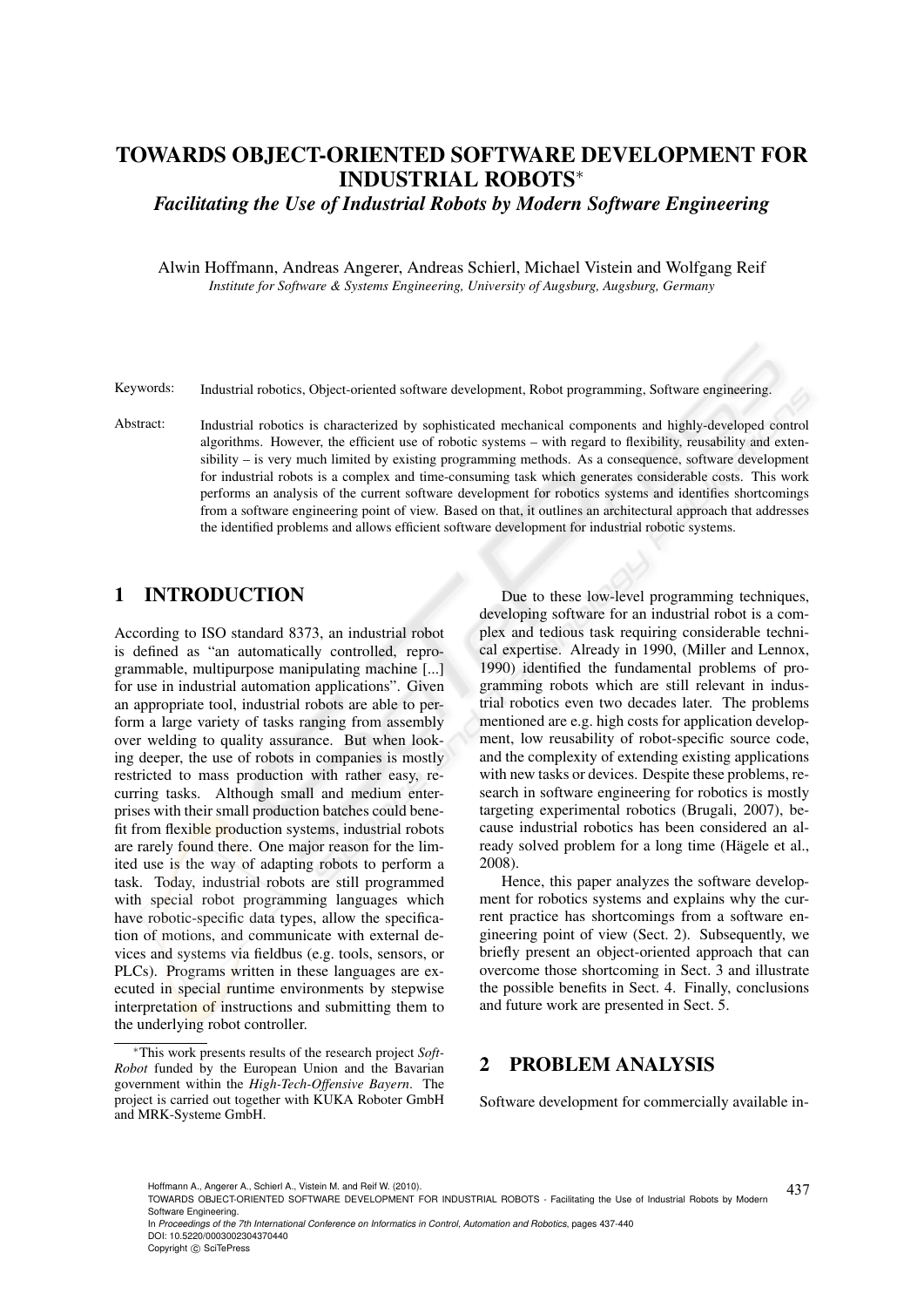dustrial robots is usually performed using the development tools available from the robot manufacturers, where each manufacturer provides its own system. These systems are mostly based on proprietary, special programming languages which are tailored to the features of the underlying robot controller. Examples are the KUKA Robot Language or RAPID from ABB. These languages are rather limited compared to general-purpose programming languages. For example, there is no built-in support for the development of graphical user interfaces, and interaction with tools and external systems is based on low-level fieldbus communication. On the other hand, these languages focus on the basic features of automation systems and these limitations help ensuring safety and real-time capabilities, which are necessary to achieve precision and repeatability. Based on their basic languages, manufacturers provide programming extensions for special application domains like welding. These extensions contain macros for common application-specific tasks and allow to configure tools.

However, with increasing requirements to the applications, using robot programming languages alone is not sufficient any more. Especially user interaction or complex domain-specific application logic is often realized using a general-purpose programming language, while robot languages are only used for moving the robot and triggering exactly timed tool actions. The interplay between such an application and the robot controller depends on the use case. One approach is to generate robot source code and to transfer it to the robot controller. This approach is often used in off-line programming systems where a virtual model of the robotic workcell is used to program and simulate tasks.

A different approach is to use a pre-defined set of robot programs which can be remotely parameterized and executed by an application. Today, such a mixed application structure is typical for many existing solutions in industrial robotics. For example, (Ge and Yin, 2007) describe the implementation of a plastic injection molding application using the generalpurpose programming language C# for the domain logic and the graphical user interface whereas RAPID was only used for commanding the robot. Another example is described by (Pires et al., 2009) where a programming-by-demonstration application is presented. The main application as well as a speech interface were again realized with C#. Although the forcecontrolled guiding system was directly implemented on the robot controller, it is forwarding its data to the main application for further processing. After having taught a new task by demonstration, robot code is generated and submitted to the controller. As these examples show, it is possible to implement complex domain-specific applications and customized user interfaces on top of existing robot programming environments. However, the result is always an individual solution, requiring great effort and expertise for development and, consequently, causing high costs. Evaluating these solutions from a software engineering point of view shows shortcomings in software quality. While functionality and usability is often increased using such approaches, other quality attributes (i.e. reliability, performance, maintainability, extensibility or portability) are influenced negatively. For example, robot motions that are triggered inside an application must always be backed with appropriate programs on the robot controller. Consequently, both application parts have to be maintained or extended carefully with mutual dependencies in mind. Approaches that rely on automatic generation of robot control code provide a higher level of extensibility (by modifying code generators) and increase portability (with multiple code generators). However, maintainability problems arise when generated code has to be adjusted: In most cases, these adjustments cannot be transferred back to the generating model. Further issues concern performance (especially for code generation) and reliability, as concurrent programs are difficult to predict, test and debug.

Standard business applications are nowadays developed on top of modern frameworks like Microsoft .NET or Java Enterprise Edition. These frameworks offer solutions for many standard problems like communication in distributed systems, persistency and security. Our goal is to show that with a novel approach robotic applications can be developed in the same way as business applications. By providing a robotic framework that already incorporates the required infrastructure solutions, such an approach can increase productivity, reduce costs and weaken the trade-off between functionality and software quality.

#### 3 APPROACH

We have analyzed a broad variety of typical tasks for industrial robots (e.g. welding or palletizing). This analysis has shown that robot programs usually consist of a defined set of real-time critical control actions which are embedded into a high-level work flow. For example, welding a single seam on a workpiece is one real-time critical action consisting of operations of the welding torch during the robot's movement. The work flow of a welding application only coordinates the proper execution of these actions in order to weld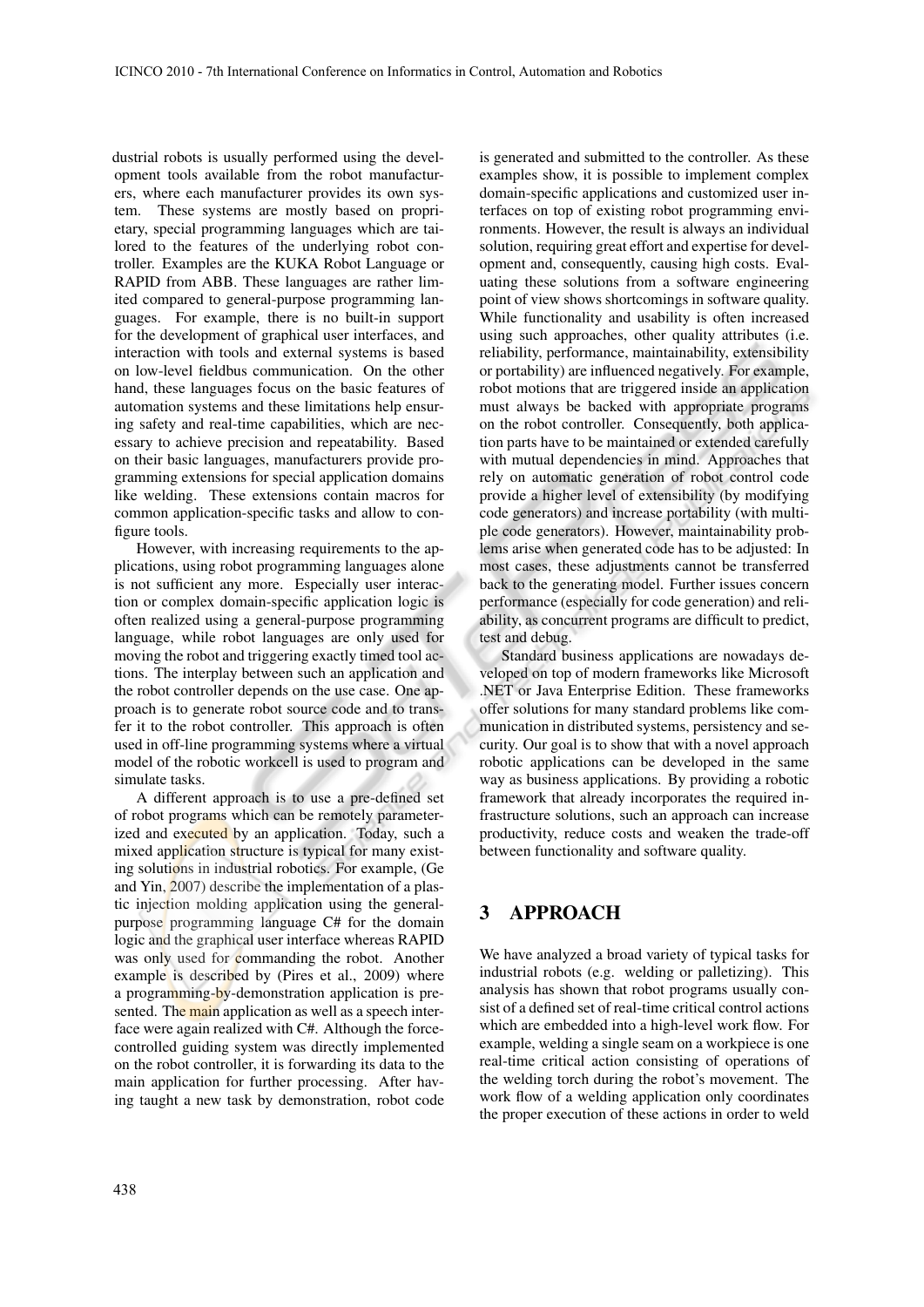

Figure 1: The components of the proposed multi-tier software architecture.

a series of seams. Hence, if it is possible to create an adequate abstraction layer for encapsulating such real-time critical actions, robotic applications can be programmed in any programming language or environment regardless of real-time issues.

Based on this observation, we have developed a multi-tiered software architecture (Hoffmann et al., 2009) which is shown in Figure 1. Core part of this architecture are the *Robotics Base Class Libraries (RBCL)*. They represent an object-oriented framework for robotic applications and provide an abstract class model for the industrial robotics domain as well as the aforementioned abstraction layer for specifying real-time critical actions. The domain model provides objects for common concepts like robots, tools, frames or instructions (e.g. motions or tool actions). They can be extended in order to encapsulate taskspecific functionality (e.g. for arc welding) or to add new robots, tools and sensors. All functionality exposed by the RBCL and their extensions (*Robotics Extension Class Libraries*) forms the *Robotics Application Programming Interface (Robotics API)*. This interface is intended to be a broad platform for developers of robot programs. At the moment, there exists an implementations of the RBCL in C# which is able to control KUKA lightweight robots.

Instructions of the Robotics API can either be executed independently of each other, or be combined to larger instruction units by certain operators with defined semantics (e.g. temporal delay, superposition). When executed independently, no hard guarantees can be given concerning timing relations across multiple instructions. When executing complex instructions that have been pre-combined using one of the aforementioned operators, real-time deterministic execution is guaranteed. To achieve this, all in-

structions are dynamically translated into commands for the *Realtime Primitives Interface (RPI)* and executed by a *Robot Control Core (RCC)*. Such an RPI command consists of a combination of certain, predefined (yet extendable) calculation modules, and a specification of the data flow among them. Implementing only the RCC with real-time aspects in mind is sufficient to allow the atomic execution of Robotics API instructions under real-time conditions.

#### 4 BENEFITS

Using this approach, applications for industrial robots can be mainly developed using standard technologies and environments. For example, a modern generalpurpose programming language such as C# and a development environment such as Microsoft Visual Studio can be used. Common functionality of industrial robots is provided through a well-defined and extensible application programming interface (the Robotics API), and can be easily used by application developers. In consequence, they are able to focus on solving domain-specific problems and, as far as possible, do not have to deal with issues like communication and synchronization with the robot control or real-time programming.

Furthermore, the Robotics API provides a comprehensive, abstract model of the robotics domain – including physical objects, interesting points on those objects and ways to define specialized devices (e.g. a welding robot). This framework can be used to formulate certain tasks that are specific to the applications of interest (e.g. welding a line on a workpiece). Basic functionality can be reused, in particular existing mechanisms for encapsulating real-time critical work flows (e.g. moving along a welding line with exactly timed activation of a welding torch). With this abstraction, existing development processes, methods and tools of modern software engineering can be used to construct intuitive domain specific applications, regardless of real-time issues. As a consequence, complex application logic and high usability can be achieved, whereas maintainability, performance and reliability are taken care of by the automatic generation and execution of RPI commands.

Besides basic motion commands, our architecture also supports the integration of new motion types. The fine grained structure of RPI allows a flexible specification of motion control algorithms as e.g. required for sensor integration and compliant motions. The tight integration of high-level motion specification and low-level motion execution, which is achieved by the automatic generation and execution